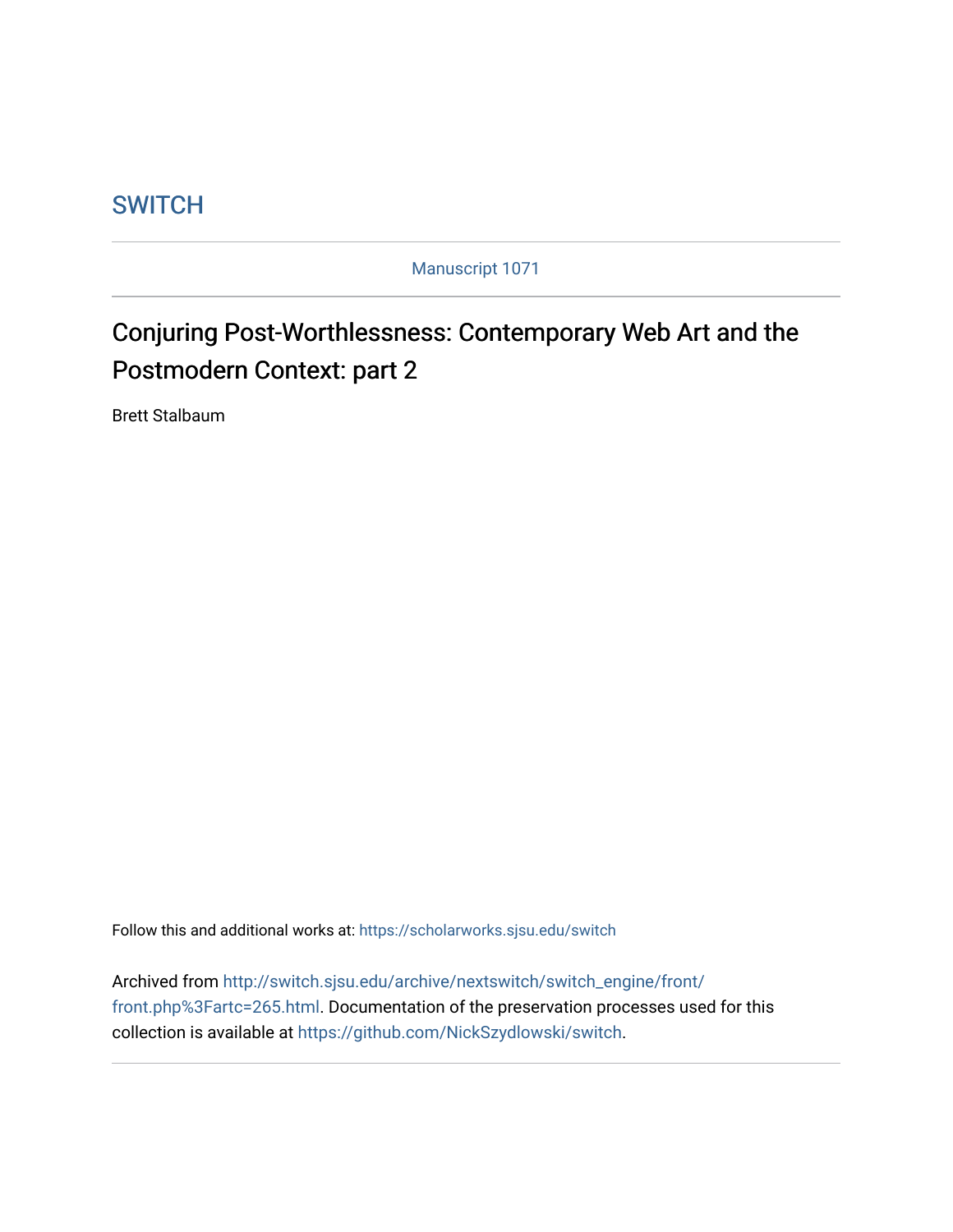$+$ + +

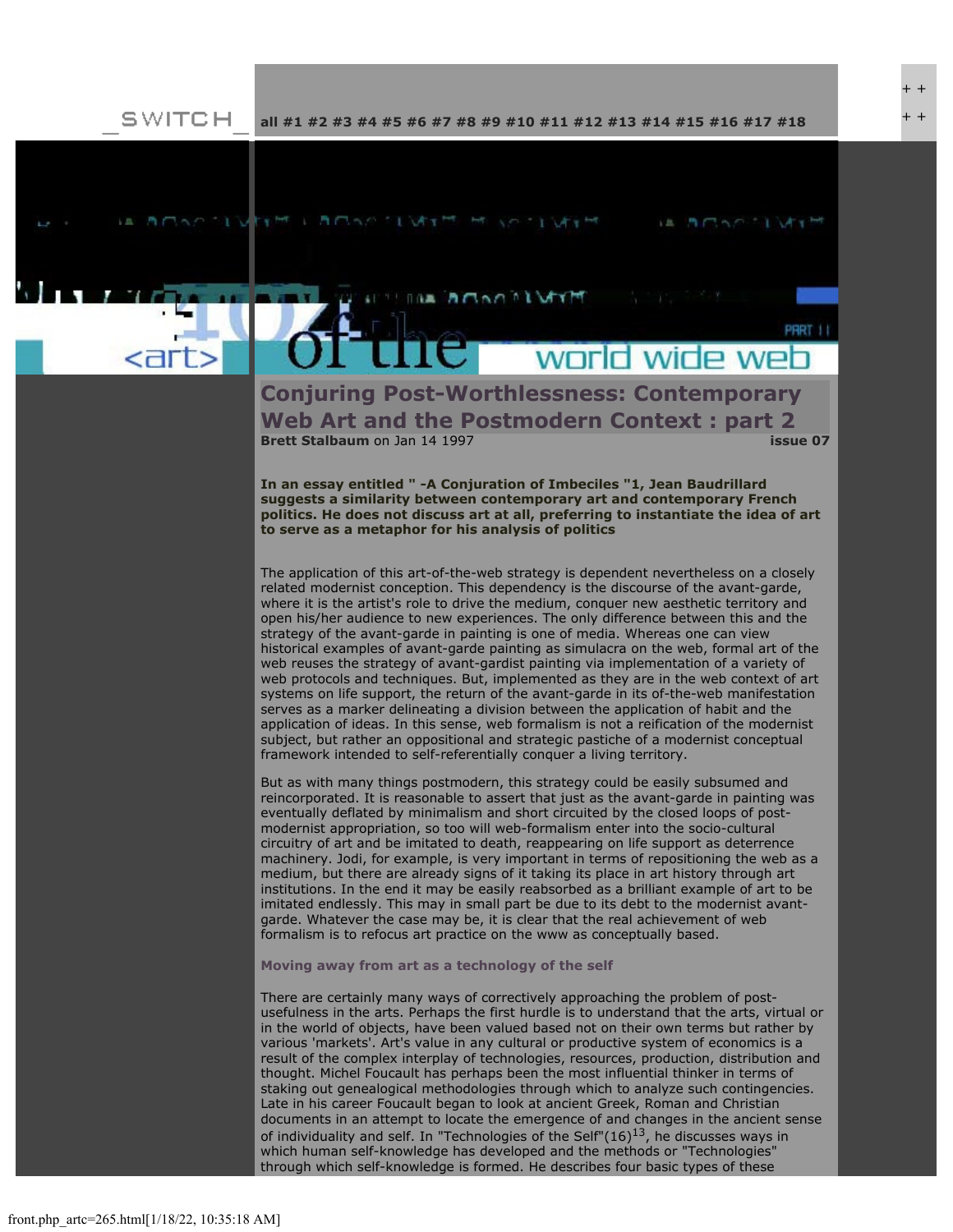#### technologies:

1) technologies of production, which permit us to produce, transform or manipulate things; 2) technologies of sign systems, which permit us to use signs, meanings, symbols, or signification; 3) technologies of power, which determine the conduct of individuals and submit them to certain ends or domination, an objectivizing of the subject; 4) technologies of the self, which permit individuals to effect by their own means or with the help of others a certain number of operations on their own bodies and souls, thoughts, conduct, and way of being, so as to transform themselves in order to attain a certain state of happiness, purity, wisdom, perfection or immortality.(18)

This paradigm is applicable to an analysis of the post-useful problem in contemporary art. One note to make in the course of this evaluation is that these technologies overlap, often serving social purposes described by more than one of the above categories. Therefore their usefulness as critical categories is not individual, but is rather in their disposition as influences relative to cultural forms and socio-economic developments. Technologies of sign systems, for example, have always played an important role in facilitating technologies of production. As the written word, for example, dispersed knowledge via the printing press, it played a role in spreading technologies of production; facilitating widening production and communication and eventually culminating in the various phases of industrial revolution through today.

Our current postindustrial situation is then best described as an exponential increase in the importance of technologies of sign systems in the control of production, the application of power through telematic control systems, and in the sign's dispersion into technologies of the self through discourses of consumption. Sign technologies are not only increasingly situated as advanced control systems for the other technologies, but have ascended to the status of being economically central activity. As pure electronic simulacra, signs have attained the status of hyper-product. Cinema and television are old phenomena in this respect. Software, currently the privileged paradigm of hyper-production, is an active sign system(s) capable of execution, further productive behavior, interaction with people, and perhaps even autonomous agency. Used either in management analysis or in the automation of human tasks, computers are adding new efficiencies to the economy. The sign systems called software are the major force behind this phase of the industrial revolution.

The cultural conception of art, by contrast, functions primarily as a technology of the self in that it is still largely conceived in terms of the modernist model of art as a "surrogate for and realization of his or her essential self."<sup>14</sup> This contribution of the "essential self", (justifying the high value added nature of the art product), is the same enlightenment era impulse in western thought which Foucault has isolated in the emergence of the self after Christian asceticism. During this time, the confessional technologies of Christianity which were intended to purify the soul and facilitate disciplinary systems, were largely replaced by technologies of the self which foreground the self's individuality and autonomy:

From the eighteenth century to the present, the techniques of verbalization have been reinserted in a different context by the so-called human sciences in order to use them without the renunciation of the self but to constitute, positively, a new self. $(49)^{15}$ 

This "new self" of the eighteenth century became the basis for what we now habitually assume in the arts. These once revolutionary notions of art mediated by the modern self do not produce the same revolutionary results within economic paradigms where technologies of sign systems function as active productive agents. The general failure of art and artists to engage in active productive agency within technologies of production and power show contemporary art practice to lie ontologically closer to technologies of the self. Examples of this tendency include improvement of the self through the study or consumption of art as 'high culture' (expressing the sophisticated tastes of upper class aspiration), the expression of 'revolutionary' aesthetic forms or quest for metaphysical ideals, the use of artistic self-identification to enable or excuse certain typed artistic behaviors such as angst, madness or self-destructive practices, and finally in discourses such as art therapy where the modernist notion of selfexpression is utilized as a mental health treatment.

It is exactly these kinds of art discourse which I isolate as representative of the postuseful problem. As paid industrial work increasingly shifts from working on objects to the active application of knowledge to the design, control and maintenance of production and disciplinary systems, art and artists as we thought of them under modernism lose most of their creative charm and social status. It is not a matter of talent, genius or necessarily even meaning within aesthetic domains where we should conjure the status of art, but rather in art as a knowledge work capable of agency within the postindustrial economy. To put the point into Foucault's paradigm, (ignoring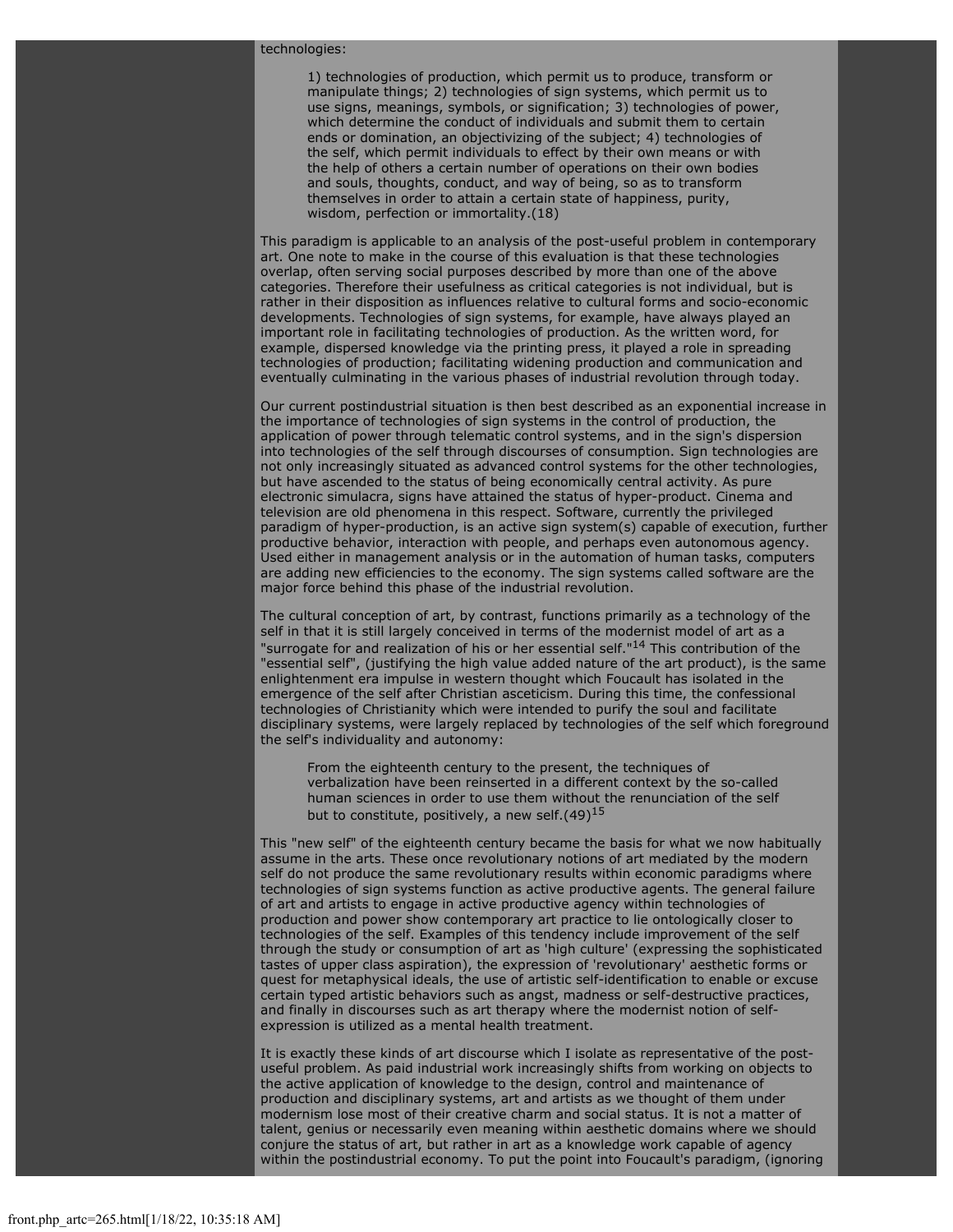his conclusions), art needs to move toward and engage with technologies of sign systems and their implementation in productive forces. One might speculate based on this that it is on the internet (which is broader than but inclusive of the world wide web), where much of this art work will find its expression.

I by no means wish to indicate any sense of pessimism regarding this art as knowledge work strategy. The cynicism and bitterness often expressed in post-structuralist critiques such as those made by Baudrillard both accurately characterize the contemporary art problem, and fail to offer solutions. It would be as flawed a strategy to dismiss the postmodern critique of art as it is to only raise the critique cynically in terms of art's death. I know many artists who are in denial on this point. What can not be said often enough is that the postmodern state of art is not grim. The re-coding of cultural software through many means, including even traditional forms such as painting, can become conceptually based productive activities once they are rethought and repurposed. This situation wherein the western social conception of art and its vast complex of semiotic signifiers can unjoin, dissipate and connect with other discourses in a knowledge practice is necessary and exciting.

## **[Appendix 1](file:///Users/nszydlowski/Desktop/websites%20copy/Switch%20Journal/switch.sjsu.edu/archive/web/art.online2/brett.links/YArchive/Yahoo%21ArtsVisual.html)**

#### An archive of the **[Yahoo!](http://www.yahoo.com/)**

http://www.yahoo.com/Arts/Visual\_Arts/Painting/Artists/Personal\_Exhibits/ index as of July 1997. I assume, as with all things internet, that the development of art expression online will change to some degree as time passes. The archive will both serve as a documentation of the context in which I am working now, and an interesting archeological artifact.

#### **[Appendix 2](file:///Users/nszydlowski/Desktop/websites%20copy/Switch%20Journal/switch.sjsu.edu/archive/web/art.online2/brett.links/YArchive/Yahoo%21ArtsMuseums.html)**

An archive of the http://www.yahoo.com/Arts/Museums\_and\_Galleries/ index as of July 1997.

### **Footnotes**

**<sup>1</sup> [This article](http://www.ctheory.com/e43.html)** originally appeared as "La conjuration des imbeciles" in Liberation on May 7, 1997. Translated by Francois Debrix. Francois Debrix is a Ph.D. candidate in Political Theory and International Relations at Purdue University. Available on the WWW at **[Ctheory](http://www.ctheory.com/)** .

**<sup>2</sup>**Baudrillard, Jean *Simulacra and Simulations* Stanford University Press, ed Mark Poster c1988

**<sup>3</sup>**Best, Steven and Kellner, Douglas *Postmodern Theory: Critical Interrogations* the Guilford Press 72 Spring Street NY NY 10012 c1991

**<sup>4</sup>**I'm thinking of **[Thomas Kinkade](http://www.thomaskinkade.com/)** .

**<sup>5</sup>**Note American right wing attacks on the National Endowment for the Arts: both for supporting expression which they don't favor, and their view of art as an unimportant practice not worth Federal tax dollars. **<http://cgi.sjmercury.com/ent/docs/066147.htm>**

**<sup>6</sup>**ibid. Best, Steven and Kellner, Douglas *Postmodern Theory: Critical Interrogations*

**<sup>7</sup>**Art schools and university art departments have employed the exact same strategy, using the the web as a way to market their academic programs.

**<sup>8</sup>**Staniszewski, Mary Anne *Believing is Seeing, Creating the Culture of Art* 1995 Penguin Books USA Inc. 375 Hudson, NY, NY, 10014

**<sup>9</sup>**I personally believe that the museum system is in a healthy if awkward process of change. As for landscape painting, students (myself included) in the CADRE institute and director Joel Slayton have shown that it to can be reevaluated and repurposed. **<http://cadre.sjsu.edu/area210>**

**<sup>10</sup>**The Yahoo! categories are selected here because the categorization process used at Yahoo! reflects the categorical intentions of those who wish to have their sites listed. Of course, there are many other ways to search the web for art expression. See: " **[Art on](file:///Users/nszydlowski/Desktop/websites%20copy/Switch%20Journal/switch.sjsu.edu_/web/art.online/brett.links/brett.article.html) [the Internet and the Mediating influence of the search engine](file:///Users/nszydlowski/Desktop/websites%20copy/Switch%20Journal/switch.sjsu.edu_/web/art.online/brett.links/brett.article.html)** " Switch Vol.3 #1 Spring 1997.

**<sup>11</sup>**Greenberg, Clement "Avant-Garde and Kitsch", Partisan Review vol vi, #5 Fall 1939 pp 34-39 reprinted in Frascina, Francis *Pollock & After the Critical Debate*, c1985